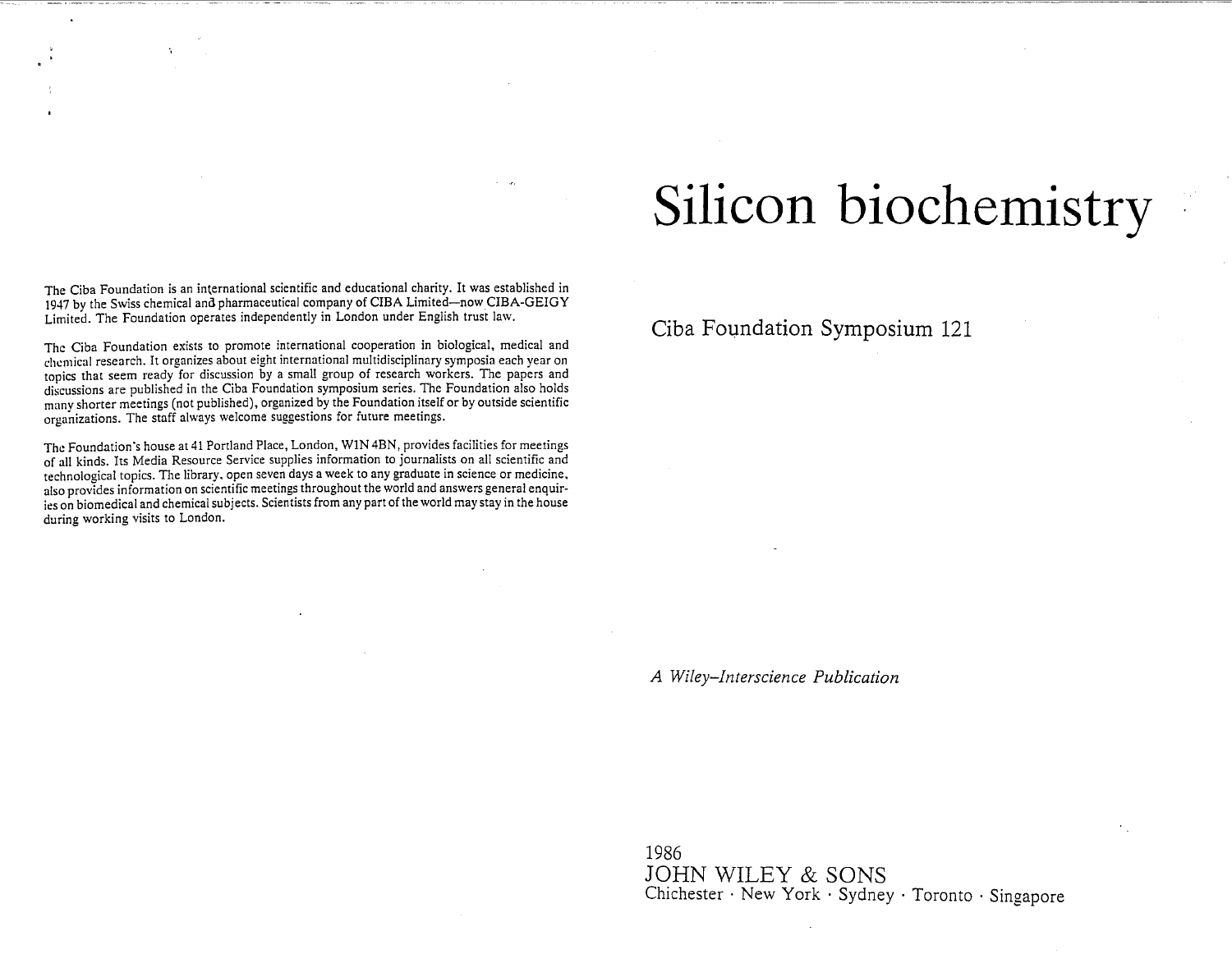## Silicon as an essential trace element in animal nutrition

#### EDITH MURIEL CARLISLE

#### *School of Public Health, University of California, Los Angeles, California 90024, USA*

*Abstract*. Within the last decade silicon has been recognized as participating in the · normal metabolism of higher animals and as being an essential trace element. Silicon is found to perform an important role in connective tissue, especially in bone and cartilage. Bone and cartilage abnormalities are associated with a reduction in matrix components, resulting in the establishment of a requirement for silicon in collagen and glycosaminoglycan formation . Silicon's primary effect in bone and cartilage is on the matrix, with formation of the organic matrix appearing to be more severely affected by silicon deficiency than the mineralization process. Additional support for silicon's metabolic role in connective tissue is provided by the finding that silicon is a major ion of osteogenic cells and is present in especially high concentrations in the metabolically active state of the cell; furthermore, silicon reaches relatively high levels in the mitochondria of these cells. Further studies also indicate that silicon participates in the biochemistry of the subcellular enzyme-containing structures. Silicon also forms important interrelationships with other elements. Although it is clear from the body of recent work that silicon performs a specific metabolic function, a structural role has also been proposed for it in connective tissue. A relationship established between silicon and ageing probably relates to glycosaminoglycan changes.

1986 *Silicon biochemistry. Wiley, Chichester (Ciba Foundation Symposium 121), p 123—139*

Within the last decade, silicon has been recognized as an essential trace element participating in the normal metabolism of higher animals . We have shown that silicon is required in bone, cartilage and connective tissue formation as well as participating in several other important metabolic processes . Although interest in the silicon content of animal tissues and the effect of siliceous substances on animals was expressed over half a century ago (King & Belt 1938), emphasis has been placed until recently on the toxicity of silicon, its effect on forage digestibility, on urolithiasis and especially on silicosis (cause d by dust inhalation). This paper is mainly concerned with information that has extended the physiological significance of silicon in nutrition. This results in emphasis being placed on silicon 's role in connective tissue metabolism.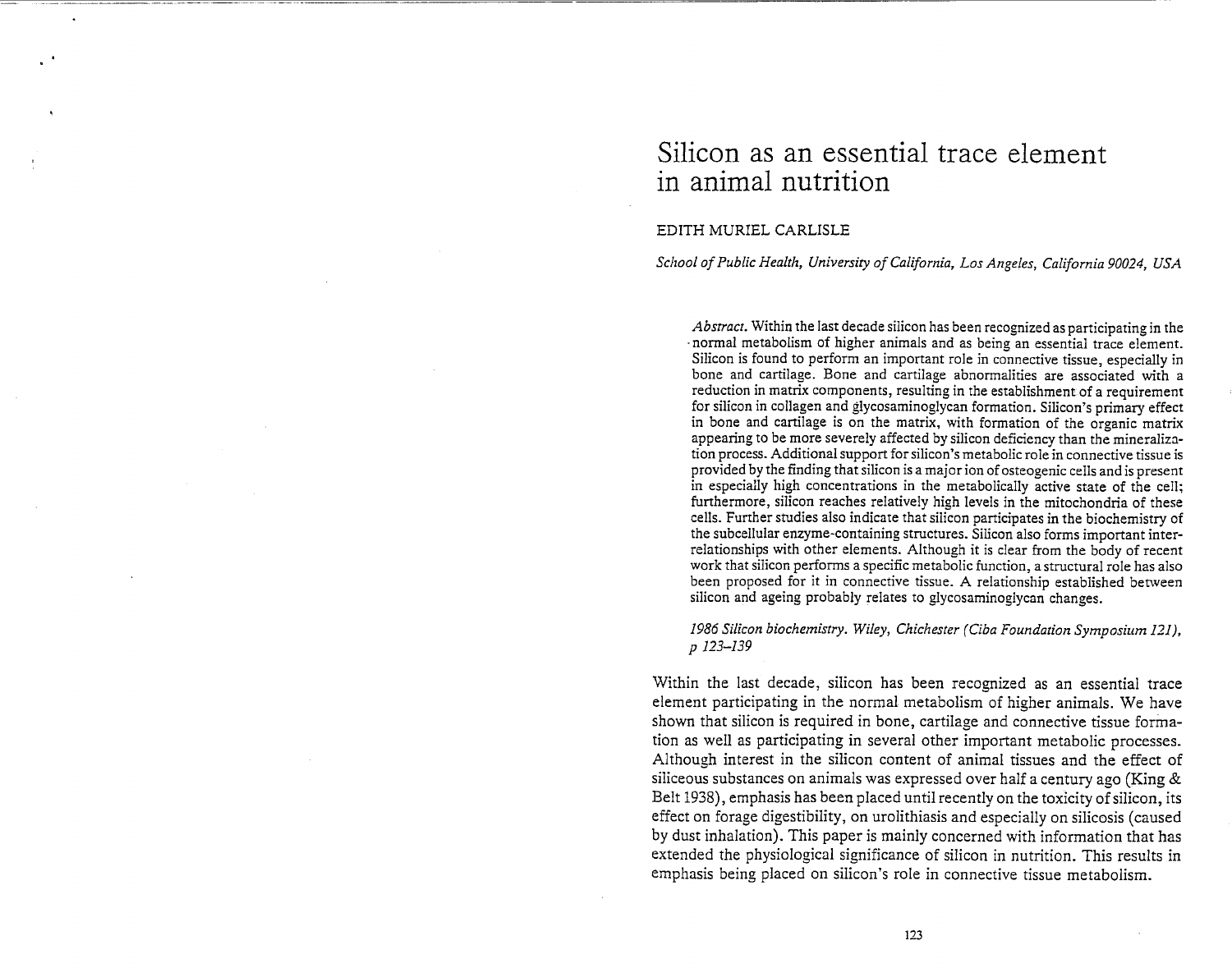12 **4**

#### **CARLISLE**

#### SILICON NUTRITION IN HIGHER ANIMALS 125

#### **Essentiality**

A series of experiments has contributed to the establishment of silicon as an essential element. The first experiments were *in vitro* studies in which we showed that silicon is localized in active growth areas in bones of young mice and rats, suggesting a physiological role of silicon in bone calcification processes. These were followed by *in vivo* studies showing that silicon affects the rate of bone mineralization. Of critical importance, we subsequently demonstrated (Fig. 1) that silicon deficiency is incompatible with normal growth and skeleta <sup>l</sup> development in the chick and that these abnormalities could be corrected by a silicon supplement (Carlisle 1972). During the same year Schwarz & Milne showed that silicon deficiency in the rat results in depressed growth and skull deformations. Later studies. both *in vitro* and *in vivo .* emphasize silicon's importance in bone formation and connective tissue metabolism and confirm the postulate that silicon is involved in an early stage of bone formation . Some of these studies are discussed in this presentation .



FIG. 1. Four-week-old chicks on silicon-supplemented diet (left) and low-silicon basal diet (right) (Carlisle 1972).

#### **Tissue silicon**

Earlier findings on the silicon content of living tissues varied greatly, and, in general, reported values were considerably higher before the advent of plastic laboratory ware and the development of suitable methods. Even with more recent methods, considerable variance still exists in reported tissue concentrations of silicon (Schwarz 1978).

Normal human serum has a narrow range of silicon concentration, averaging  $50 \mu g/d$  (Carlisle 1986a); the range is similar to that found for most of the other well-recognized trace elements in human nutrition. The silicon is present almost entirely as free soluble monosilicic acid. No correlations of age, sex, occupation or pulmonary condition with blood silicon concentrations have been found, although the level increased when silicon compounds were specifically administered.



FIG. 2. Normal tissue silicon levels in the adult male rat. Values represent mean silicon levels in 20 animals (4 months of age) expressed as parts per million wet weight of tissue . (From Carlisle 1974.)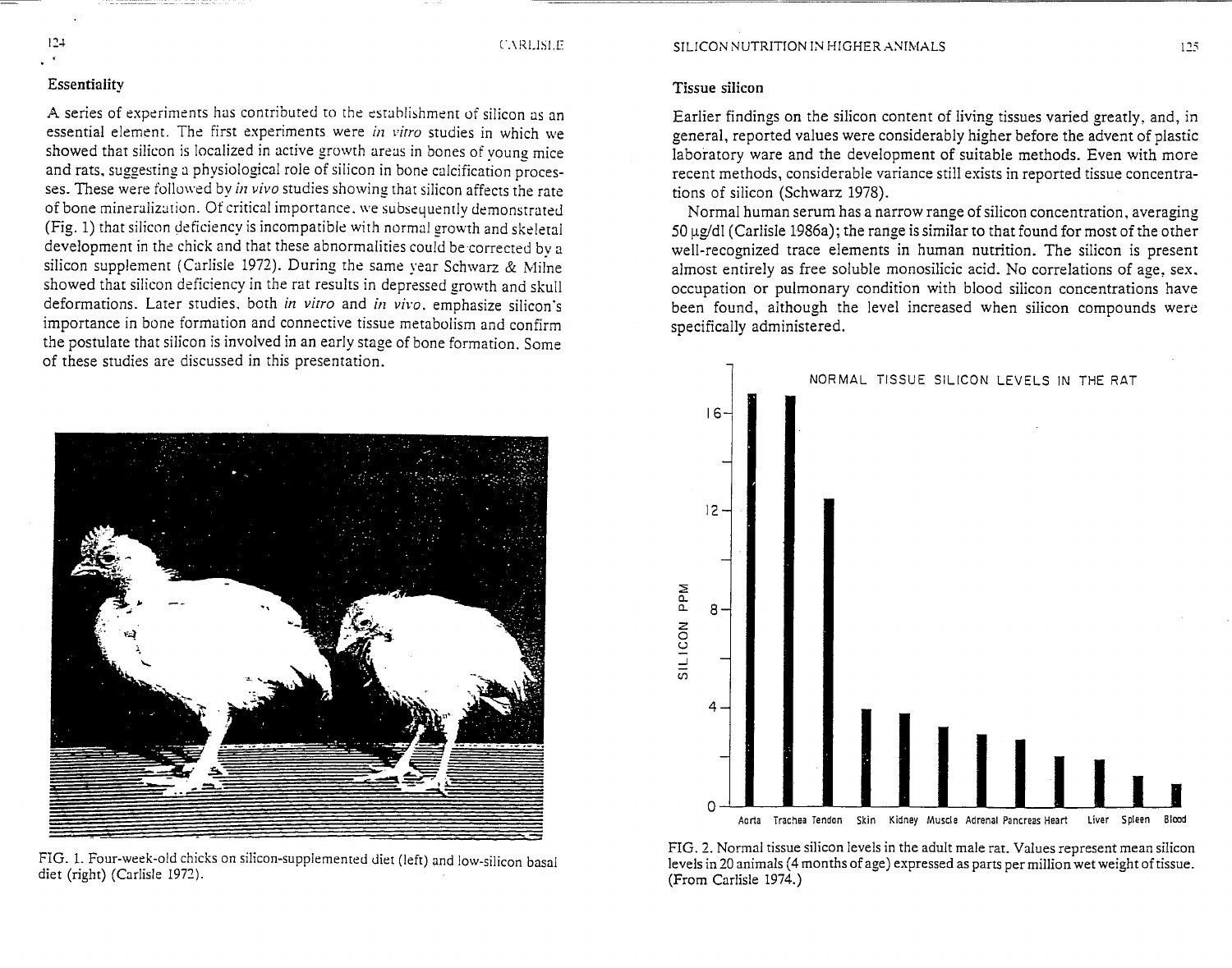Connective tissues such as aorta, trachea, tendon, bone and skin and its appendages are unusually rich in silicon, as shown by studies of several animal species (Carlisle 1974). In the rat, for example (Fig. 2), the aorta, trachea and tendon are four to five times richer in silicon than liver, heart and muscle . The high silicon content of connective tissues appears to arise mainly from its presence as an integral component of the glycosaminoglycans and their protein complexes which contribute to the structural framework of this tissue. Fractionation procedures reveal that connective tissues such as bone, cartilage and skin yield complexes of high silicon content. Silicon is also found as a component of glycosaminoglycans isolated from these complexes.

The consistently low concentrations of silica in most organs do not appear to vary appreciably during life. Parenchymal tissues such as heart and muscle, for example, range from 2 to 10 ug of silicon/g dry weight (Carlisle 1986) . The lungs are an exception. Similar levels of silicon have been reported in rat and rhesus monkey tissues, where soft tissue levels in both species varied from 1 to 33 ug of silicon/g dry weight. except in the primate lung and lymph nodes, which averaged 942 p.p.m. and 101 p.p.m. respectively. High levels in human lymph nodes have been associated with the presence of clusters and grains of quartz (Carlisle 1986a).

#### Silicon deficiency and function

#### *Calcificatio n*

The first indications of a physiological role for silicon were from this laboratory, reporting that silicon is involved in an early stage of bone calcification . In electron microprobe studies (Carlisle 1970) silicon was shown to be uniquely localized in active growth areas in young bone of mice and rats (Fig. 3). The amount present in specific very small regions within the active growth areas appeared to be uniquely related to 'maturity' of the bone mineral. In the earliest stages of calcification in these regions the silicon and calcium contents of the osteoid tissues were both found to be very low, but as mineralization progressed the silicon and calcium contents rose congruently. In a more advanced stage the amount of silicon fell markedly, such that as calcium approached the proportion present in bone apatite, the silicon was present only at the detection limit. In other words, the more 'mature' the bone mineral, the smaller the amount of measurable silicon. Further studies of the Ca:P ratio in silicon-rich regions gave values below 1.0 compared with a Ca:P ratio of 1.67 in mature bone apatite. These findings suggested strongly that silicon is involved in an organic phase during the series of events leading to calcification.

Subsequent in vivo experiments showed that silicon has a demonstrable effect on *in vivo* calcification (Carlisle 1974); that is, a relationship between the level of dietary silicon and bone mineralization was established. Weanling rats



FIG. 3. A spatial relation between silicon ( $\triangle$ ) and calcium (O) composition (% by weight) in a typical traverse across the periosteal region of young rat tibia (cross-section ) using microprobe techniques. (Reproduced from Carlisle 1970 with permission.)

were maintained on diets containing three levels of calcium (0.08, 0.40, 1.20%) at three levels of silicon  $(10, 25, 250 p.p.m.)$ . An increase in silicon in the low calcium diet resulted in a highly significant (35%) increase in the percentage of ash in the tibia during the first three weeks of the experiment. Silicon was found to hasten the rate of bone mineralization. The calcium content of the bone also increased with increased dietary silicon, substantiating the theory of a relationship between mineralization and silicon intake. The tendency of silicon to accelerate mineralization was also demonstrated by its effect on bone maturity, . as indicated by the  $[Ca]$ : $[P]$  ratio. The concept of an agent that affects the speed of chemical maturity of bone is not new. Muller et al (1966) found that the chemical maturity of vitamin D-deficient bone, although inferior to control bone during the period of maximum growth, approaches the control level at the end of the experiment.

#### *Bone formatio n*

The earliest studies suggesting a role for silicon in bone formation were those mentioned above. Most significant, however, was the establishment of a silicon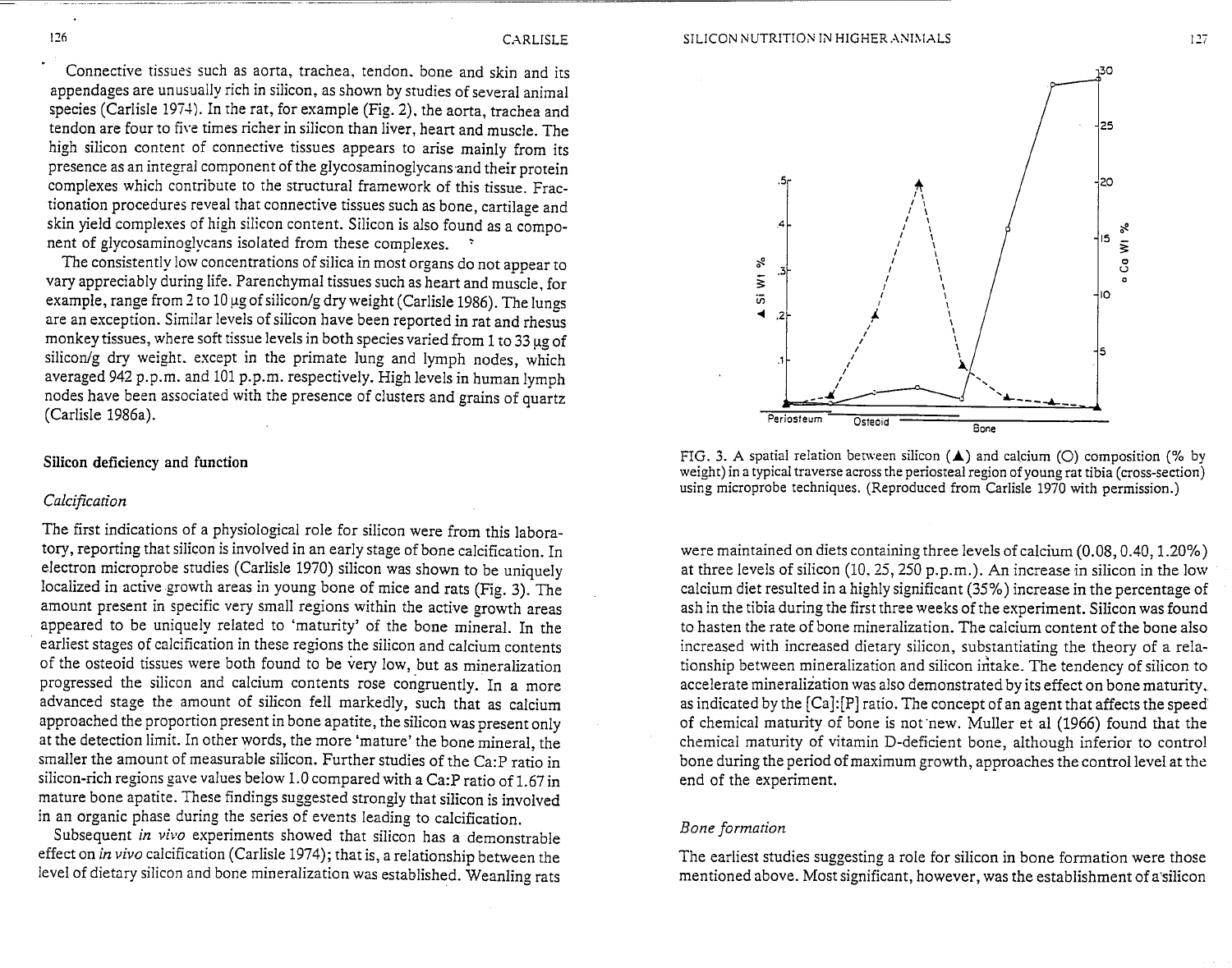'deficiency state incompatible with growth and normal skeletal development . I n the chick, this is evidenced by the reduced circumference, thinner cortex an d ,reduced flexibility of the leg bones as well as by smaller and abnormally shape d skulls, with the cranial bones appearing flatter (Carlisle 1972) . Silicon deficien cy in rats was also shown to result in skull deformations (Schwarz & Miln e 1972).

Recent studies further emphasize the importance of silicon in bone formation. Skull abnormalities associated with reduced collagen content have been produced in silicon-deficient chicks under conditions promoting optima l growth, on a diet containing a natural protein in place of the crystalline amin o acids used in earlier studies (Carlisle 1980a). An additional finding was the striking difference in the appearance of the skull matrix between the silicondeficient and silicon-supplemented chicks: the matrix of the deficient chicks totally lacked the normal striated trabecular pattern of the control chicks. Th e deficient chicks showed a nodular pattern of bone arrangement, indicative of a primitive type of bone.

Using the same conditions, and introducing three different levels of vitami n D, I showed that the effect exerted by silicon on bone formation is substantiall y independent of the action of vitamin D (Carlisle 1981a). All chicks o n silicon-deficient diets, regardless of the level of dietary vitamin D, had gros s abnormalities of skull architecture; furthermore, the silicon-deficient skulls showed considerably less collagen at each vitamin D level. As in the previou s study, the bone matrix of the silicon-deficient chicks totally lacked the norma l striated trabecular pattern of the control chicks. In the rachitic groups o f chicks, the appearance of the bone matrix was quite different from that in th e groups receiving adequate vitamin D, being considerably less calcified an d more transparent, so enabling the cells and underlying structure to be see n more easily. The deficient chicks appeared to have markedly fewer osteoblast s than the controls. In these two studies, the major effect of silicon appears to b e on the collagen content of the connective tissue matrix and this is independen t of vitamin D.

#### *Cartilage and connective tissue formatio n*

In addition to its effect on bone, silicon deficiency is manifested by abnormali ties involving articular cartilage and connective tissue (Carlisle 1976) . Chicks i n the silicon-deficient group had thinner legs and smaller combs in proportion t o their size. Long-bone tibial joints were markedly smaller and contained less articular cartilage than those of silicon-supplemented chicks. The deficient chicks also revealed a significantly lower hexosamine content in their articula r cartilage (Table 1). In cock's comb also, a smaller amount of connective tissue , a lower total percentage of hexosamines and a lower silicon content were foun d in the silicon-deficient group. These findings point clearly to an involvement of

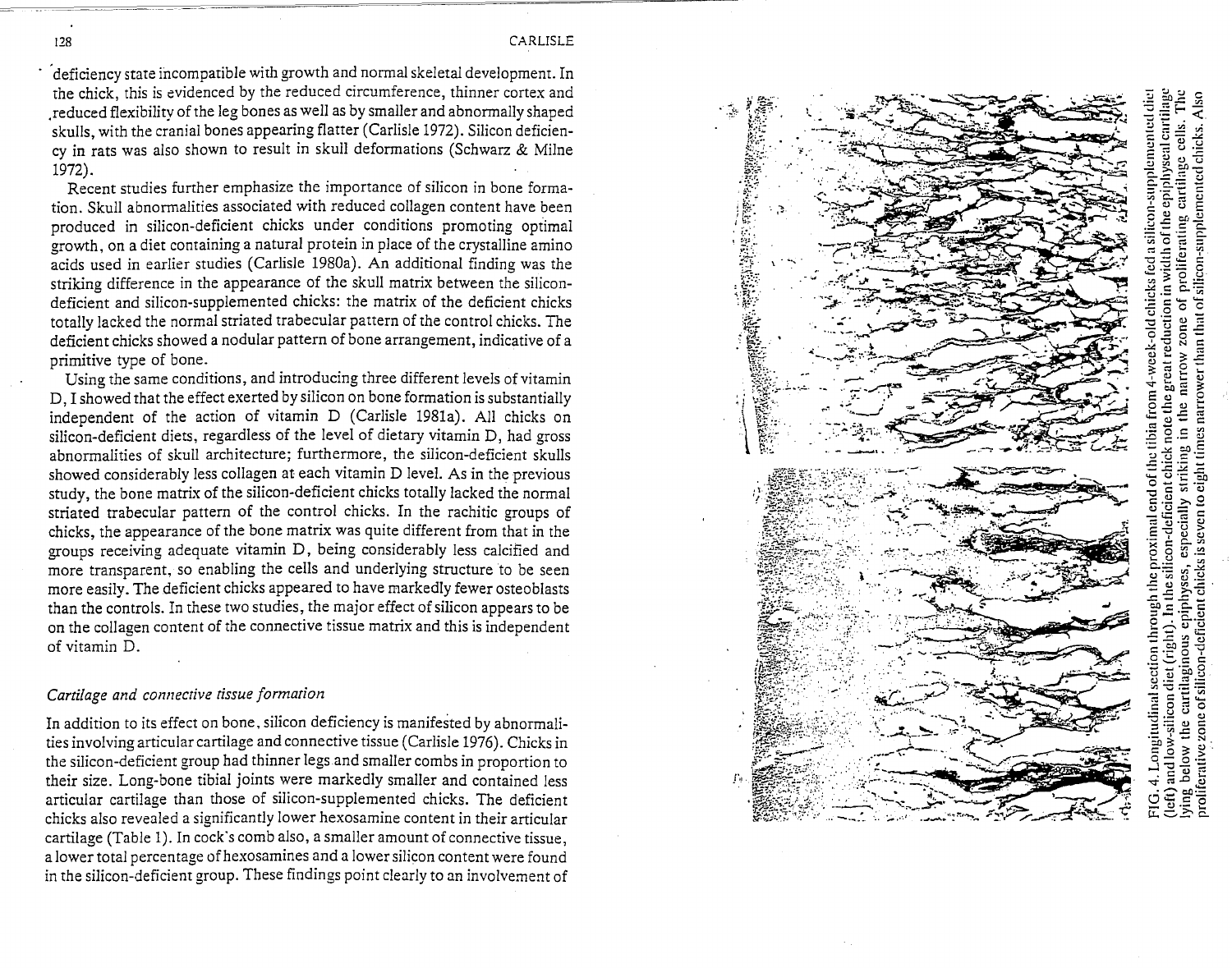### **TABLE 1 Effect of silicon intake on articular cartilage composition '**

| ٠<br>Diet    | Tissue<br>$(mg$ wet wt $)$ | Total<br>hexosamine<br>(mg wet wt) | Percentage<br>hexosamine<br>$(%$ wet wt) |  |
|--------------|----------------------------|------------------------------------|------------------------------------------|--|
| Low silicon  | $63.32 \pm 8.04$           | $0.187 \pm 0.23$                   | $0.296 \pm 0.009$ <sup>b</sup>           |  |
| Supplemented | $86.41 \pm 4.82$           | $0.310 \pm 0.031$                  | $0.359 \pm 0.011$                        |  |

<sup>a</sup> Twelve chicks per group. All values reported as mean  $\pm$  SD.

**b** Significantly different from the supplemented animals at  $P < 0.001$ .

silicon in glycosaminoglycan formation in cartilage and connective tissue .

In more recent studies, long-bone abnormalities similar to those reported above have been produced in silicon-deficient chicks given a diet containing <sup>a</sup> natural protein in place of the crystalline amino acids used in the earlier studies (Carlisle 1980b). Tibia from silicon-deficient chicks had significantly less glycosaminoglycan and collagen, the difference being greater for glycosaminoglycans than collagen. Tibia from silicon-deficient chicks also showed rather marked histological changes, profound changes being demonstrated in epiphyseal cartilage (Fig. 4). The disturbed epiphyseal cartilage sequences resulted in defective endochondral bone growth, indicating that silicon is involved in a metabolic chain of events required for normal growth of bone.

#### *Connective tissue matrix*

The preceding *in vivo* studies have shown silicon to be involved in both collagen and glycosaminoglycan formation. Silicon's primary effect in bone and cartilage appears to be on formation of the matrix, although silicon may also participate in the mineralization process itself. The *in vivo* findings have been corroborated and extended by studies of bone and cartilage in organ and cell culture.

Studies in which embryonic skull bones were grown in culture (Table 2) further demonstrate the dependence of bone growth on the presence of silicon (Carlisle & Alpenfels 1978). Most of the increase in growth appears to be due to a rise in collagen content; silicon-supplemented bones showed a 100% increase in collagen content over silicon-low bones after 12 days. Silicon is also shown to be required for formation of glycosaminoglycans; at day 8, the increase in hexosamine content of supplemented bones was nearly 200% more than in silicon-low bones, but by day 12 it was the same in both groups .

A parallel effect has been demonstrated in the growth of cartilage in culture and is especially marked in cartilage from 14-day embryos compared with 10-day and 12-day embryos (Carlisle & Alpenfels 1980) . Silicon's effect on collagen formation was also especially striking in cartilage from 14-day

# 13r1 CARLISLE SILICON NUTRITION IN HIGHER ANIMALS <sup>13</sup> <sup>1</sup>

|  |  |  |  |  |  |  |  |  |  | TABLE 2 Effect of silicon on rate of synthesis of bone matrix components |
|--|--|--|--|--|--|--|--|--|--|--------------------------------------------------------------------------|
|--|--|--|--|--|--|--|--|--|--|--------------------------------------------------------------------------|

| Days in<br>culture | Bone chondroitin<br>sulphate <sup>a</sup><br>Silicon |          |      | Bone collagen <sup>b</sup> | Bone non-collagenous<br>protein <sup>c</sup><br>Silicon |        |  |
|--------------------|------------------------------------------------------|----------|------|----------------------------|---------------------------------------------------------|--------|--|
|                    |                                                      |          |      | Silicon                    |                                                         |        |  |
|                    | Low                                                  | Suppl.   | Low  | Suppl.                     | Low                                                     | Suppl. |  |
| 4                  | 0.51                                                 | $7.42*$  | 0    | $62.7*$                    | 241                                                     | 236    |  |
| 8                  | 3.58                                                 | $10.50*$ | 64.2 | 117.9*                     | 158                                                     | 102    |  |
| 12                 | 6.14                                                 | 5.90     | 89.5 | $176.1*$                   | 200                                                     | 188    |  |

 $\degree$  Hexose nitrogen  $\times$  2.56.

 $<sup>b</sup>$  Hydroxyproline = 7.46.</sup>

 $c$  Leucine = NH<sub>2</sub> nitrogen corrected for collagen and hexose nitrogen.

\* Significantly different from the supplemented media at  $P < 0.05$ .

embryos (Fig. 5), appearing to parallel the rate of growth. Similarly, matrix hexosamines (glycosaminoglycans) were formed more rapidly by siliconsupplemented cartilage, the most striking difference in this case being in cartilage from 12-day embryos. The requirement for silicon in collagen and glycosaminoglycan formation thus proves not to be limited to bone matrix but to apply also to cartilage .

An interaction between silicon and ascorbate (Carlisle & Suchil 1983) has also been shown in cartilage. Silicon's effect on cartilage formation was investigated in the presence and absence of ascorbate. No significant effect on hexosamine content occurred in the absence of ascorbate. However, silicon supplementation resulted in significant increases in wet weight, hexosamine and proline content in the presence of ascorbate. The effect on hexosamine content was greater than that on proline. Furthermore, silicon and ascorbate interact to give maximal production of hexosamines. Silicon also appears to increase hydroxyproline, total protein and non-collagenous protein independently of the effects of ascorbate.

An effect of silicon on the formation of extracellular cartilage matrix components by connective tissue cells has also been demonstrated (Carlisle & Garvey 1982) in chondrocytes isolated from chick epiphyses cultured under silicon-low and silicon-supplemented conditions. The major effect of silicon appeared to be on collagen. Silicon-supplemented cultures demonstrated a 243% ( $P<0.01$ ) increase in collagen measured as hydroxyproline over lowsilicon cultures. Silicon also had a pronounced stimulatory effect on matrix polysaccharides; the matrix polysaccharide content of silicon-supplemented cultures increased 152% ( $P<0.01$ ) more than that of low-silicon cultures. Silicon's effect on collagen and glycosaminoglycan formation was not due to cellular proliferation but to some system in the cell participating in their formation.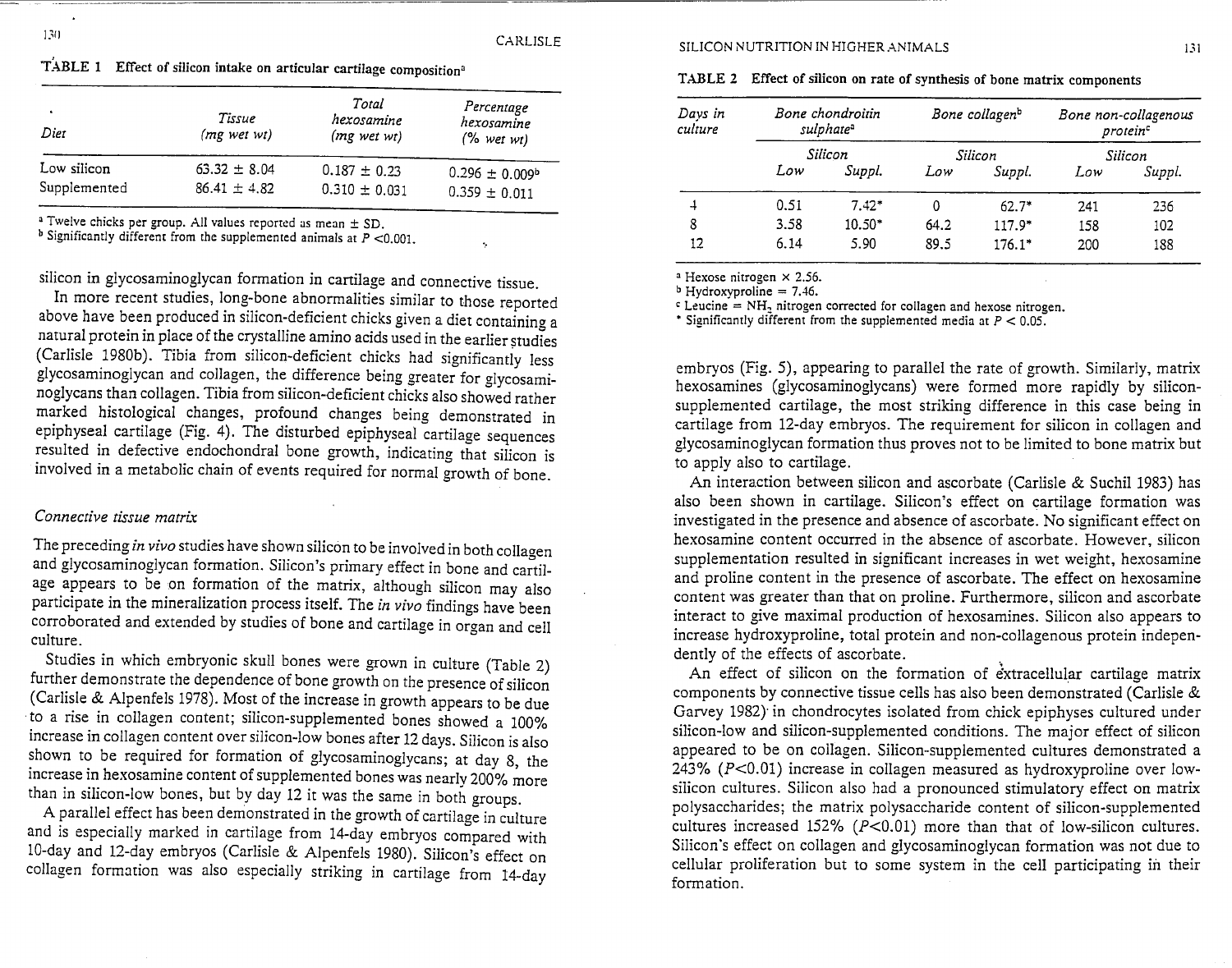

FIG. 5 . Rate of growth (left) and collagen synthesis (right), measured as hydroxyproline , in chick tibial epiphyseal cartilage from 14-day-old embryos in culture (Carlisle & Alpenfels 1980). ○, low Si; ▲, Si-supplemented.

We have also shown that maximal prolyl hydroxylase activity depends on silicon (Carlisle et al 1981). Prolyl hydroxylase obtained from the frontal bones of 14-day-old chick embryos incubated for four or eight days under low silicon conditions with 0, 0.2, 0.5, or 2.0 mM-Si added to the media showed lower activity in low-silicon bones, with increasing activity in  $0.2$ ,  $0.5$  and  $2.0$ mM cultures. The results support the *in vivo* and *in vitro* findings of a require ment for silicon in collagen biosynthesis, the activity of prolyl hydroxylase being a measure of the rates of collagen biosynthesis.

Recent studies suggest a mitochondrial role for silicon in the synthesis of proline precursors (Carlisle & Alpenfels 1984). Studies in which epiphyseal cartilage from 12-day and 14-day embryos was grown in culture were continue d on a larger scale and proline was determined in addition to analyses for hexosamine, hydroxyproline and non-collagenous protein as previously. In 12-day cultures by far the most obvious difference was with proline synthesis; large differences between deficient and silicon-supplemented media at days <sup>4</sup> and 8 suggest the possibility of a role for silicon in the proline synthetic pathway.

Additional support for silicon's metabolic role in connective tissue at the cellular level is provided by evidence of its presence in connective tissue cells (Carlisle 1982). X-ray microanalysis of active growth areas in young bone and isolated osteoblasts show silicon to be a major ion of osteogenic cells, the amounts of silicon being in the same range as that of calcium, phosphorus and magnesium. Moreover, silicon appeared to be especially high in the metabolically active state of the cell, the osteoblast . Clear evidence that silicon occurs in the osteoblast and is localized in the mitochondria adds strong support to the proposition that silicon is required for connective tissue matrix formation .

#### SILICON NUTRITION IN HIGHER ANIMALS

#### **Structural component**

Although the discussion above indicates that silicon plays an important metabolic role in connective tissue, a structural role has also been proposed, mainly supported by the finding that in connective tissue silicon is a component of animal glycosaminoglycans and their protein complexes. In higher animals, the glycosaminoglycans—hyaluronic acids, chondroitin sulphates and keratan sulphate—are found to be linked covalently to proteins as components of the extracellular amorphous ground substance that surrounds the collagen, elastic fibres and cells. By extraction and purification of several connective tissues, we have shown silicon to be chemically combined in the glycosaminoglycan fraction. The silicon content of the glycosaminoglycan–protein complex extracted in this laboratory from bovine nasal septum, for example, is 87 p.p.m. compared to 13 p.p.m. in the original dried cartilaginous tissue (Carlisle 1976). From this complex, smaller molecules considerably richer in silicon were isolated. Silicon was found to be associated with the larger, purer polysaccharide and smaller protein moieties.

Similar results on isolated glycosaminoglycans, which included some reference research standards, have been reported by Schwarz (1973). More recently, however, Schwarz has reported (Schwarz 1978) that many of his earlier observations on the occurrence of bound silicon in glycosaminoglycans were in error because they were based partially on results obtained with materials contaminated by silica or polysilicic acid. Work in our laboratory shows that silicon is indeed a component of the glycosaminoglycan-protein complex; however, the amount of silicon in these complexes is less than the values reported by Schwarz (1973) for isolated glycosaminoglycans.

The preceding results indicate that silicon is not merely involved in glycosaminoglycan formation but that, in animal glycosaminoglycans at least, and quite probably in plant polysaccharides, it is also a structural component.

#### **Interaction with** other elements

An interrelationship between silicon and molybdenum has recently been established (Carlisle 1979). Plasma silicon levels were strongly and inversely affected by molybdenum intake; silicon-supplemented chicks on a liver-based diet (Mo 3 p.p.m.) had a plasma silicon level 348% lower than chicks on a casein diet (Mo 1 p.p.m.). Molybdenum supplementation also reduced silicon levels in those tissues examined. Conversely, plasma molybdenum levels are also markedly and inversely affected by the inorganic silicon intake. Silicon also reduced molybdenum retention in tissues. The interaction occurs within normal dietary levels of these elements. Although a copper–molybdenum- sulphate interrelationship has been shown in animal species, this is the first work demonstrating a silicon-molybdenum interaction.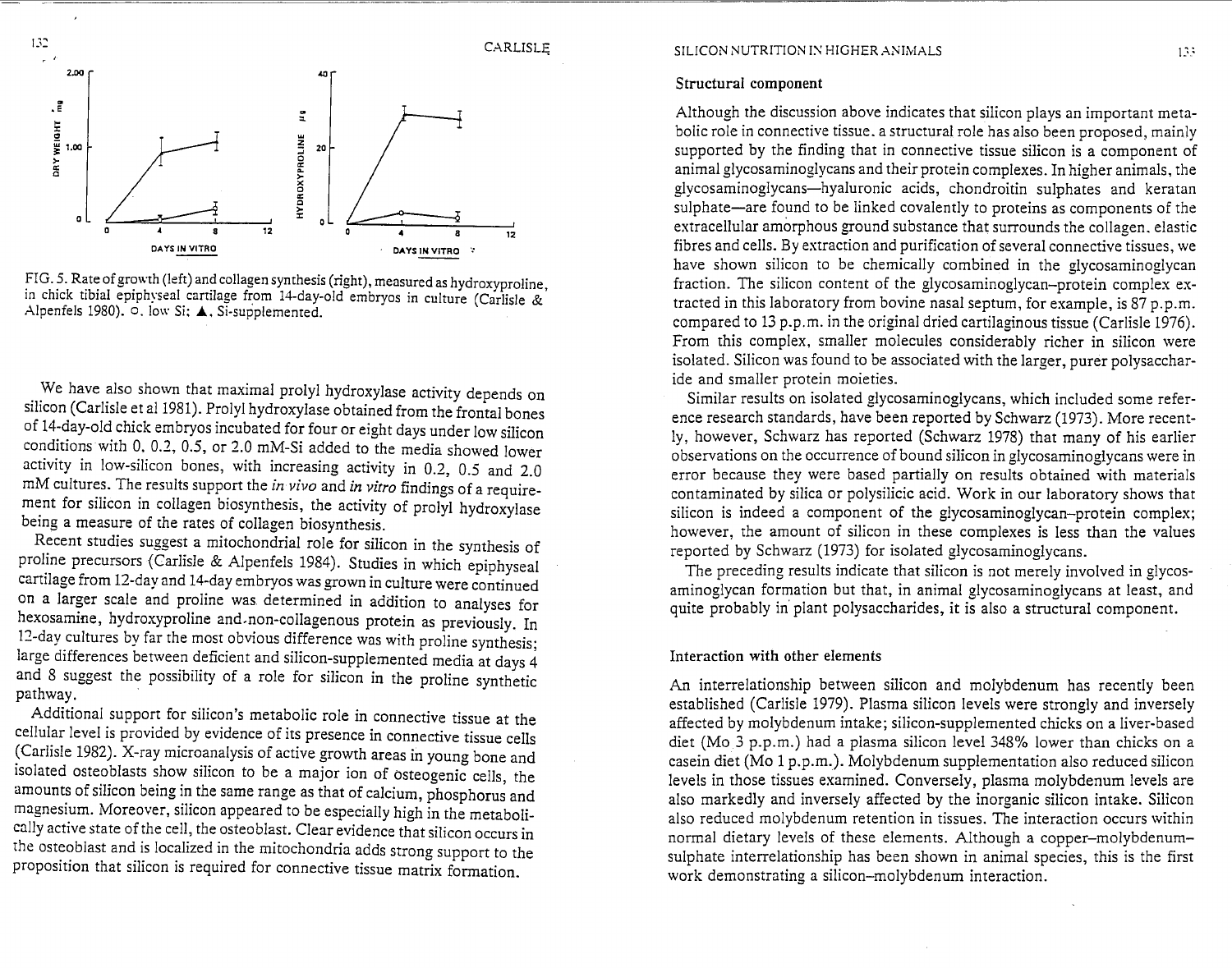Aluminium is another element with which silicon is shown to form an interrelationship. Since the establishment of silicon as an essential trace element (Carlisle 1972), all tissues analysed for silicon have been analysed simultaneously for aluminium and a number of other elements . From the many analyses of tissues we have done in several animal species (E.M. Carlisle, unpublished work 1985) we have established a relationship between silicon and aluminium which may have relevance for Alzheimer's disease in humans (Carlisle 1986b). Other papers in this symposium deal with the siliconaluminium interrelationship (Birchall 1986, this volume, and Edwardson 1986 , this volume).

#### Ageing

Because connective tissue changes are prominent in ageing, it is not surprising to find a relationship between silicon and ageing in certain tissues . The silicon content of the aorta, other arterial vessels and skin was found to decline with age, in contrast with other analysed tissues, which showed little or no change (Carlisle 1974). The decline in silicon content was significant and was particularly dramatic in the aorta, commencing at an early age. This relationship was seen in several animal species.

In human beings, the silicon content of the skin dermis has been reported to diminish with age. In contrast with an earlier finding, French investigators (Loeper et al 1978) reported that the silicon content of the normal human aorta decreases considerably with age; furthermore, the level of silicon in the arterial wall decreases with the development of atherosclerosis. The potential involvement of silicon in atherosclerosis has been suggested by others (Schwarz et al 1978, Dawson et al 1978). It is of possible significance here that a relationship has been reported between silicon, age and endocrine balance, and it is suggested that the decline in hormonal activity may be responsible for the changes in silicon levels in senescence (Charnot & Peres 1971).

In contrast to the decrease in silicon content with age found in certain connective tissues, the accumulation of silicon in certain other tissues, mainly due to environmental influences, raises the possibility that a failure to dispose of silicon may also affect the ageing process. In humans, it was shown in an earlier study (King & Belt 1938) that silicon levels gradually increase with age in the human peribronchial lymph nodes, even in subjects who have no history of unusual exposure to dust. More recently, in Alzheimer's disease (Nikaido et al 1972), a presenile condition characterized pathologically by the presence of glial plaques in the brain, an unexpectedly high increase in silicon has been reported in the cores and rims of the senile plaques. The precise relationship of silicon with the ageing process remains to be determined.

#### Conclusion

Silicon is one of the most recent trace elements in nutrition to be established as 'essential' for higher animals, and a mechanism and site of action have been identified. Silicon has been demonstrated to perform an important role in connective tissue, especially in bone and cartilage . It is clear from the body of recent work that silicon performs a specific metabolic function. However, a structural role has also been proposed for silicon in connective tissue . A relationship has been established between silicon and ageing which is probably related to glycosaminoglycan changes. The precise relationship of silicon with the ageing process remains to be determined.

#### *Acknowledgement*

This research was supported by a grant from the USPHS National Institutes of Health . AM 16611.

#### REFERENCES

- Birchall JD, Espie AW 1986 Biological implications of the interaction (via silanol groups) of silicon with metal ions. This volume, p 140-153
- Carlisle EM 1970 Silicon: a possible factor in bone calcification. Science (Wash DC) 167:179-280
- Carlisle EM 1972 Silicon an essential element for the chick . Science (Wash DC) 178:619-621
- Carlisle EM 1974 Silicon as an essential element. Fed Proc 33:1758-1766
- Carlisle EM 1976 *In vivo* requirement for silicon in articular cartilage and connectiv <sup>e</sup> tissue formation in the chick. J Nutr 106:478-484
- Carlisle EM 1979 A silicon-molybdenum interrelationship *in vivo.* Fed Proc 38 :553
- Carlisle EM 1980a A silicon requirement for normal skull formation. J Nutr 10:352-359
- Carlisle EM 1980b Biochemical and morphological changes associated with long bon e abnormalities in silicon deficiency. J Nutr 10:1046-4056
- Carlisle EM 1981a Silicon: a requirement in bone formation independent of Vitamin D. Calc Tiss Int 33 :27-34
- Carlisle EM 1981b Silicon in bone formation. In: Simpson TL, Volcani BE (eds) Silicon and siliceous structures in biological systems . Springer-Verlag, New York, p 69-94
- Carlisle EM 1982 The nutritional essentiality of silicon. Nutr Rev 40:193-198
- Carlisle EM 1986a Silicon In: Mertz W (ed) Trace elements in human and animal nutrition, 5th edn. Academic Press, Orlando, Florida
- Carlisle EM 1986b Effect of dietary silicon and aluminum on silicon and aluminum levels in rat brain. Alzheimer Dis Assoc Dis 1:
- Carlisle EM, Alpenfels WF 1978 A requirement for silicon for bone growth in culture . Fed Proc 37:1123
- Carlisle EM, Alpenfels WF 1980 A silicon requirement for normal growth of cartilage in culture. Fed Proc 39:787
- Carlisle EM, Alpenfels WF 1984 The role of silicon in proline synthesis . Fed Proc 43 :680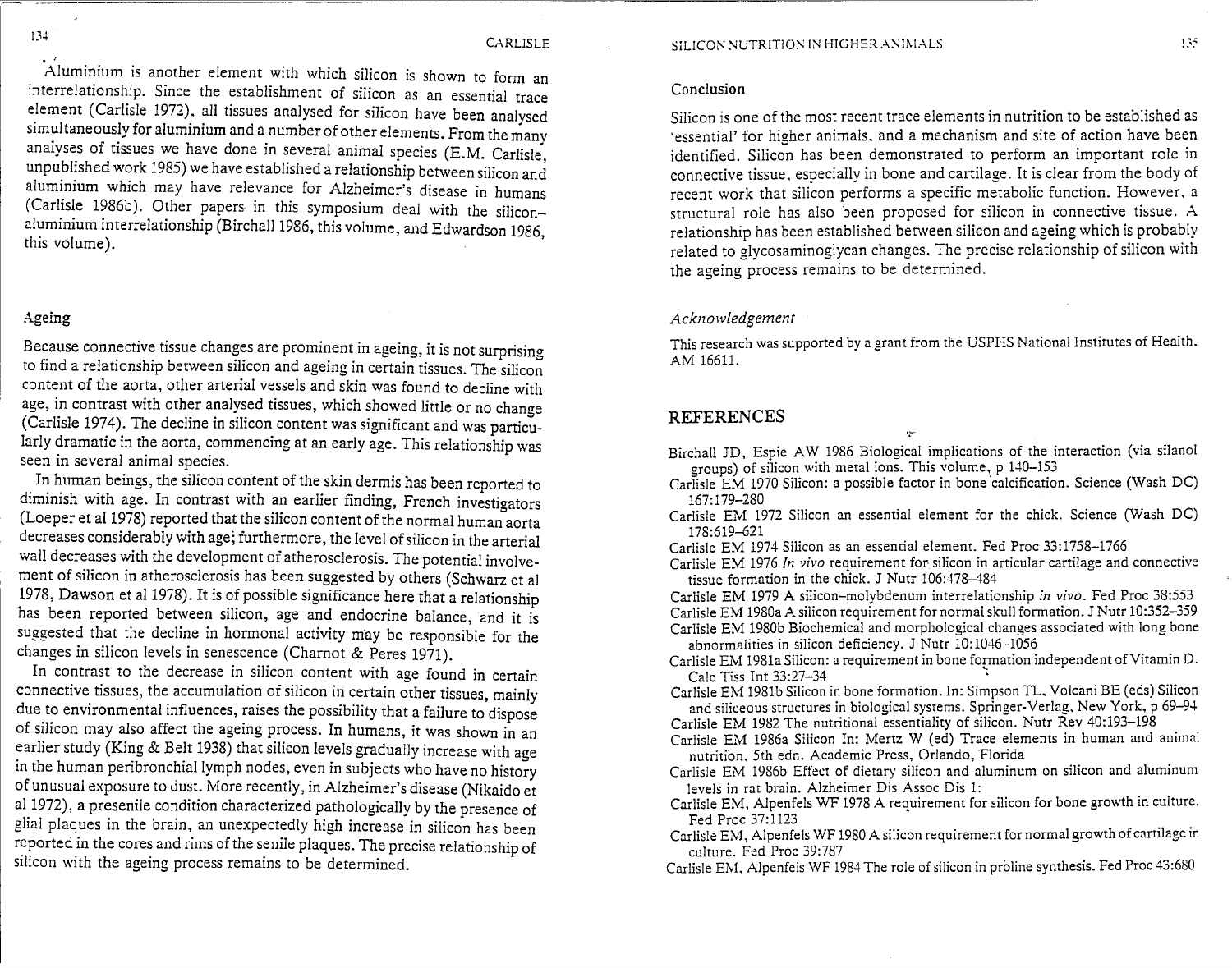- Carlisle EM, Garvey DL 1982 The effect of silicon on formation of extracellular matrix components by chondrocytes in culture. Fed Proc 41:461
- Carlisle EM, Suchil C 1983 Silicon and ascorbate interaction in cartilage formation i <sup>n</sup> ' culture. Fed Proc 42:398
- Carlisle EM, Berger JW, Alpenfels WF 1981 A silicon requirement for prolyl hydroxy lase activity. Fed Proc 40:866
- Charnot Y, Peres G 1971 Contribution <sup>a</sup> I'etude de la regulation endocrinienne du metabolisme silicique . Ann Endocrinol 32 :397-40 <sup>2</sup>
- Dawson EB, Frey MJ, Moore TD, McGanity 1978 Relationship of metal metabolism to vascular disease mortality rates in Texas. Am J Clin Nutr 31:1188-1197
- Edwardson JA, Klinowski J. Oakley AE, Perry RH, Candy JM 1986 Aluminosilicates and the ageing brain: implications for the pathogenesis of Alzheimer's disease. This volume, p 160-173
- مدور EJ, Belt TH 1938 The physiological and pathological aspects of silica. Physiol Rev<br>18:329–365
- Loeper. J. Loeper J. Fragny M 1978 The physiological role of silicon and its anti-<br>atheromatous action. In: Bendz G, Lindqvist I (eds) Biochemistry of silicon and<br>related problems. Plenum Press. New York p 281-296 atheromatous action. In: Bendz G, Lindqvist I (eds) Biochemistry of silicon and
- Muller SA, Posner HS, Firschein HE 1966 Effect of vitamin D-deficiency on the crystal chemistry of bone mineral. Proc Soc Exp Biol Med 121:844-846
- Nikaido T, Austin J, Trueb L, Rinehart R 1972 Studies in aging of brain. II: Microchemical analysis of the nervous system in Alzheimer patients. Arch Neurol 27:549–554
- Schwarz K 1973 A bound form of silicon in glycosaminoglycans and polyuronides. Proc<br>Natl Acad Sci USA 70:1608–1612 Natl Acad Sci USA 70:1608-1612<br>Schwarz K 1978 Significance and functions of silicon in warm-blooded animals. In:
- Sendz G, Lindqvist I (eds) Biochemistry of silicon and related problems. Plenum<br>Press, New York, p 207-230
- Schwarz K, Milne DB 1972 Growth-promoting effects of silicon in rats. Nature (Lond)<br>239:333–334

#### **DISCUSSION**

*Daniele:* Have you looked at collagen metabolism in fibroblasts ?

*Carlisle:* No, we had planned to do this using 3T3 cells . I suspect that it is similar to what we have found in chondroblasts.

*Richards:* We looked at the effects of mineral dusts including silica on lung fibroblasts (Richards & Hunt 1983). The results are a little different from yours . Growth (as measured by time-lapse cinematography [Absher & Sylwester 1981] or by the DNA content of the culture) is promoted in the same way a For every or by the DTM content of the culture) is promoted in the same way as<br>in chondroblasts, but when collagen (hydroxyproline) deposition is expressed in terms of DNA, control and quartz-treated cultures are much the same . So there seems to be an initial growth-promoting effect of silica and then a later extra deposition of collagen and increased glycosaminoglycan metabolism. I was therefore surprised that in your chick silicon deficiency studies *in*  $vivo$  there were enormous differences between chick tibia in the numbers of chondroblasts, yet when your data are expressed in terms of DNA, one almost expects some of your collagen synthetic rates to go down, rather than up, after<br>silicon sunnlamentation silicon supplementation.

*Carlisle:* Fig. 4 showed that the supplemented chick tibia did have a considerably greater number of chondroblasts in the proliferative zone of the articular cartilage. Analyses showed that the shaft which includes the epiphyseal cartilage at both ends did not contain significantly more collagen but did have a significantly greater amount of glycosaminoglycans . However, in the *in vitro* study when chondrocytes from embryonic chick cartilaginous epiphyses were grown in culture there was considerably more collagen and glycosaminoglycans, both total and expressed per milligram of DNA.

*Richards:* Which cell is making the collagen ?

*Carlisle:* Chondroblasts in the growth plate and also osteoblasts in other parts of the tibia.

Henrotte: We have also studied the effect of silicon on cellular growth, looking at human peripheral blood lymphocytes in culture, using monomethylsilanetriol salicylate at a concentration of 5 mg silicon per litre. The salicylate was present to stabilize the molecule and prevent its polymerization. The incorporation of [<sup>3</sup>H]thymidine gave us an estimate of cell proliferation. Our preliminary results show a significant enhancement of cell proliferation by the silicon compound (J.G. Henrotte and S. Claverie-Benureau, unpublished results). When a known mitogen, either concanavalin A (Con A) or pokeweed mitogen, was added to the cell culture, silicon had no additional effect on [<sup>3</sup>H]thymidine incorporation. We obtained the same kind of results when salicylate was replaced by glucose. These results suggest that silicon and the mitogen compete for the same receptor on the cell surface . Since the receptors for Con A and pokeweed mitogen are glycopeptides, this observation would fit with the known properties of silicon in binding to glycans.

*Carlisle:* We measured DNA content along with the matrix components in our chondroblast culture studies and found that at higher silicon concentrations there was an inhibitory effect of silicon on DNA synthesis.

*Richards:* I think it is true that you reach a toxic level, where the cells are killed. At a level of silicon just below that you may stimulate DNA synthesis, or growth; at a lower level still, you may affect collagen or glycosaminoglycan metabolism (Richards & Curtis 1984) .

*Henrotte:* In our experiments on lymphocytes, if we use a silicon concentration 10 times greater (50 mg/l rather than 5 mg/l), there is no stimulatory effect on cell proliferation. In some cases, there is even an inhibitory effect. At these higher concentrations, we may reach a toxic level.

*Williams:* Are you suggesting that in silicon deficiency, proline is a very susceptible synthesis?

*Carlisle:* Yes; silicon appears to be involved in the synthesis of proline necessary for the synthesis of deoxycollagen, supplying more substrate for the hydroxylation reaction .

*Williams:* If silicon is involved in proline synthesis, one would expect it to affect a large number of proteins, because there is a range of proline-rich proteins. Several proteins in saliva, for instance, are very rich in proline . So one